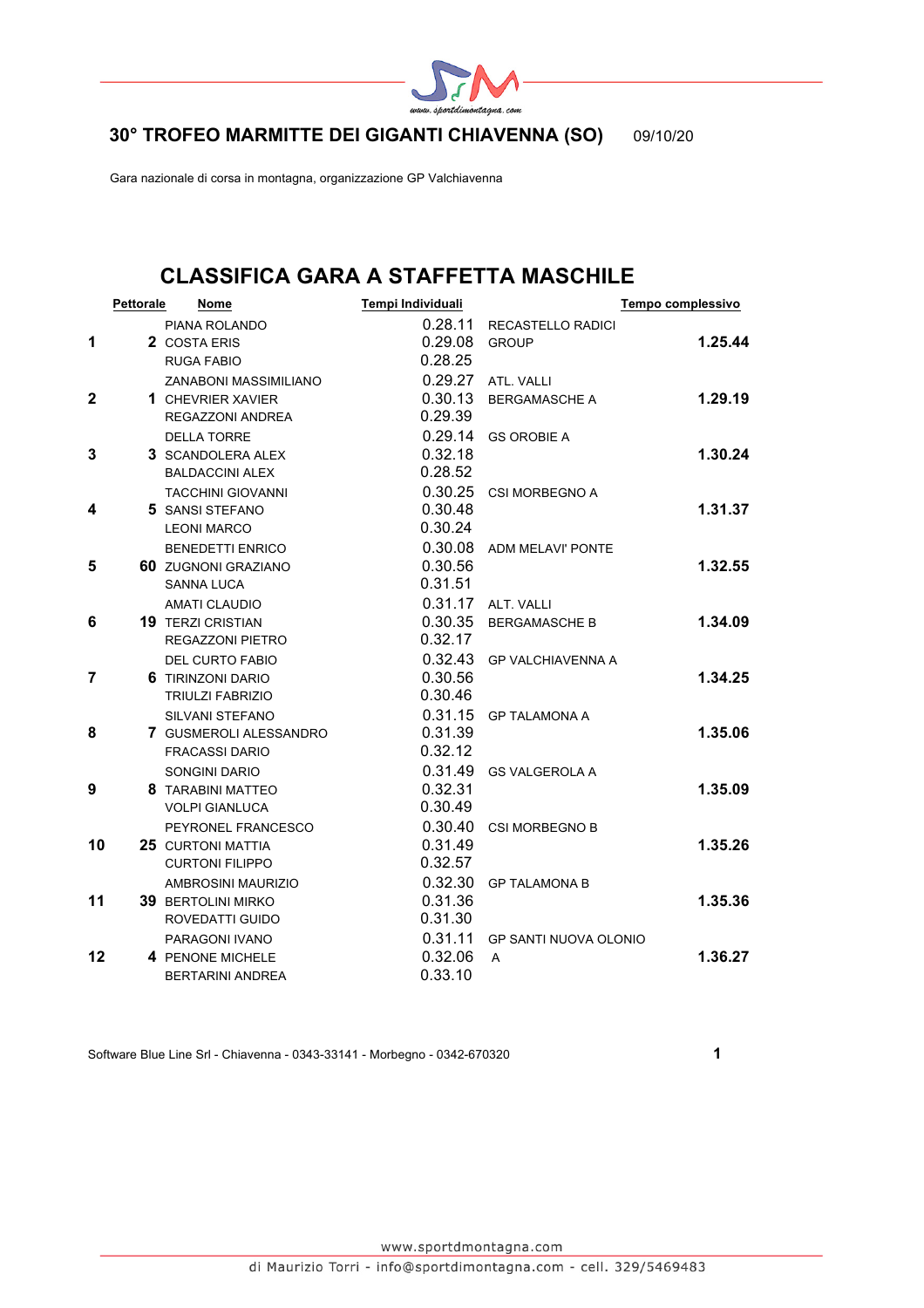

|    |           |                                                       | www.sportaimontagna.com |                              |                   |
|----|-----------|-------------------------------------------------------|-------------------------|------------------------------|-------------------|
|    | Pettorale | Nome                                                  | Tempi Individuali       |                              | Tempo complessivo |
|    |           | <b>VITTORI LORENZO</b>                                |                         | 0.32.42 AS PREMANA A         |                   |
| 13 |           | <b>18 GIANOLA GIOVANNI</b>                            | 0.31.37                 |                              | 1.36.56           |
|    |           | <b>GIANOLA MATTEO</b>                                 | 0.32.37                 |                              |                   |
|    |           | <b>MONTI SAVERIO</b>                                  | 0.32.38                 | <b>CSI MORBEGNO C</b>        |                   |
| 14 |           | <b>26 GIANONCELLI ENRICO</b>                          | 0.31.48                 |                              | 1.37.12           |
|    |           | <b>GUSMEROLI EGIDIO</b>                               | 0.32.46                 |                              |                   |
|    |           | <b>BALDACCINI</b>                                     |                         | 0.31.52 GS OROBIE B          |                   |
| 15 |           | <b>21 PIROLA CORRADO</b>                              | 0.32.46                 |                              | 1.37.35           |
|    |           | <b>TASSI PIERALBERTO</b>                              | 0.32.57                 |                              |                   |
|    |           | <b>COMPAGNONI LUCIANO</b>                             | 0.34.27                 | ATL, ALTA VALTELLINA A       |                   |
| 16 |           | 9 COMPAGNONI VENANZIO                                 | 0.32.42                 |                              | 1.39.35           |
|    |           | <b>GIANOLI THOMAS</b>                                 | 0.32.26                 |                              |                   |
|    |           | <b>SCIANI REMO</b>                                    | 0.33.00                 | <b>GP TALAMONA C</b>         |                   |
| 17 |           | <b>40 GUSMEROLI PAOLO</b>                             | 0.33.53                 |                              | 1.40.12           |
|    |           | MAZZONI ANDREA                                        | 0.33.19                 |                              |                   |
|    |           | <b>VAVASSORI MARCO</b>                                | 0.31.58                 | <b>GP VALCHIAVENNA B</b>     |                   |
| 18 |           | <b>61 TONUCCI MARCO</b>                               | 0.34.08                 |                              | 1.40.26           |
|    |           | PANATTI ERIK                                          | 0.34.20                 |                              |                   |
|    |           | <b>TIRINZONI ENRICO</b>                               | 0.34.05                 | <b>GP TALAMONA D</b>         |                   |
| 19 |           | 41 GUSMEROLI RENATO                                   | 0.33.07                 |                              | 1.40.41           |
|    |           | <b>MAZZONI AURELIO</b>                                | 0.33.29                 |                              |                   |
|    |           | DE MARIA DAVIDE                                       | 0.33.21                 | ATL. CENTRO LARIO A          |                   |
| 20 |           | <b>12 TORRI ANDREA</b>                                | 0.35.47                 |                              | 1.41.00           |
|    |           | <b>FIORENTINI MARINO PAOLO</b>                        | 0.31.52                 |                              |                   |
|    |           | <b>MARTOCCHI DARIO</b>                                | 0.33.37                 | MERA ATHLETIC CLUB A         |                   |
| 21 |           | <b>15 LISIGNOLI FRANCO</b>                            | 0.35.11                 |                              | 1.43.05           |
|    |           | <b>VALENTINI LUCA</b>                                 | 0.34.17                 |                              |                   |
|    |           | <b>GUIDI DEVIS</b>                                    | 0.35.47                 | <b>GP VALCHIAVENNA C</b>     |                   |
| 22 |           | 62 LEVI CARLO                                         | 0.34.11                 |                              | 1.44.03           |
|    |           | <b>NESOSSI CHRISTIAN</b>                              | 0.34.05                 |                              |                   |
|    |           | <b>MANENTI MAURO</b>                                  | 0.35.36                 | CSI MORBEGNO D               |                   |
| 23 |           | 27 BOTTA' MATTEO                                      | 0.34.50                 |                              | 1.44.11           |
|    |           | <b>RUFFONI AMOS</b>                                   | 0.33.45                 |                              |                   |
|    |           |                                                       | 0.35.41                 |                              |                   |
| 24 |           | <b>IOBIZZI FAUSTO</b><br><b>16 TICOZZELLI ADRIANO</b> | 0.34.14                 | CA LIZZOLI A                 | 1.44.25           |
|    |           | LIZZOLI GIACOMINO                                     | 0.34.30                 |                              |                   |
|    |           |                                                       |                         |                              |                   |
|    |           | PIMBARDI MICHELE                                      | 0.35.18                 | <b>GS VALGEROLA B</b>        |                   |
| 25 |           | 47 PASSERINI GIORGIO                                  | 0.34.17                 |                              | 1.44.31           |
|    |           | <b>MENEGOLO ATHOS</b>                                 | 0.34.56                 |                              |                   |
|    |           | <b>SCANZI ANDREA</b>                                  | 0.35.31                 | ATL. VALLI                   |                   |
| 26 |           | <b>20 BENZONI ROBERTO</b>                             | 0.32.33                 | <b>BERGAMASCHE C</b>         | 1.45.12           |
|    |           | <b>GIUDICI MARCO</b>                                  | 0.37.08                 |                              |                   |
|    |           | RUSPANTINI ROBERTO                                    | 0.37.31                 | <b>GP SANTI NUOVA OLONIO</b> |                   |
| 27 |           | 22 FASCENDINI GABRIELE                                | 0.34.43                 | B                            | 1.45.32           |
|    |           | <b>CURTI LORENZO</b>                                  | 0.33.18                 |                              |                   |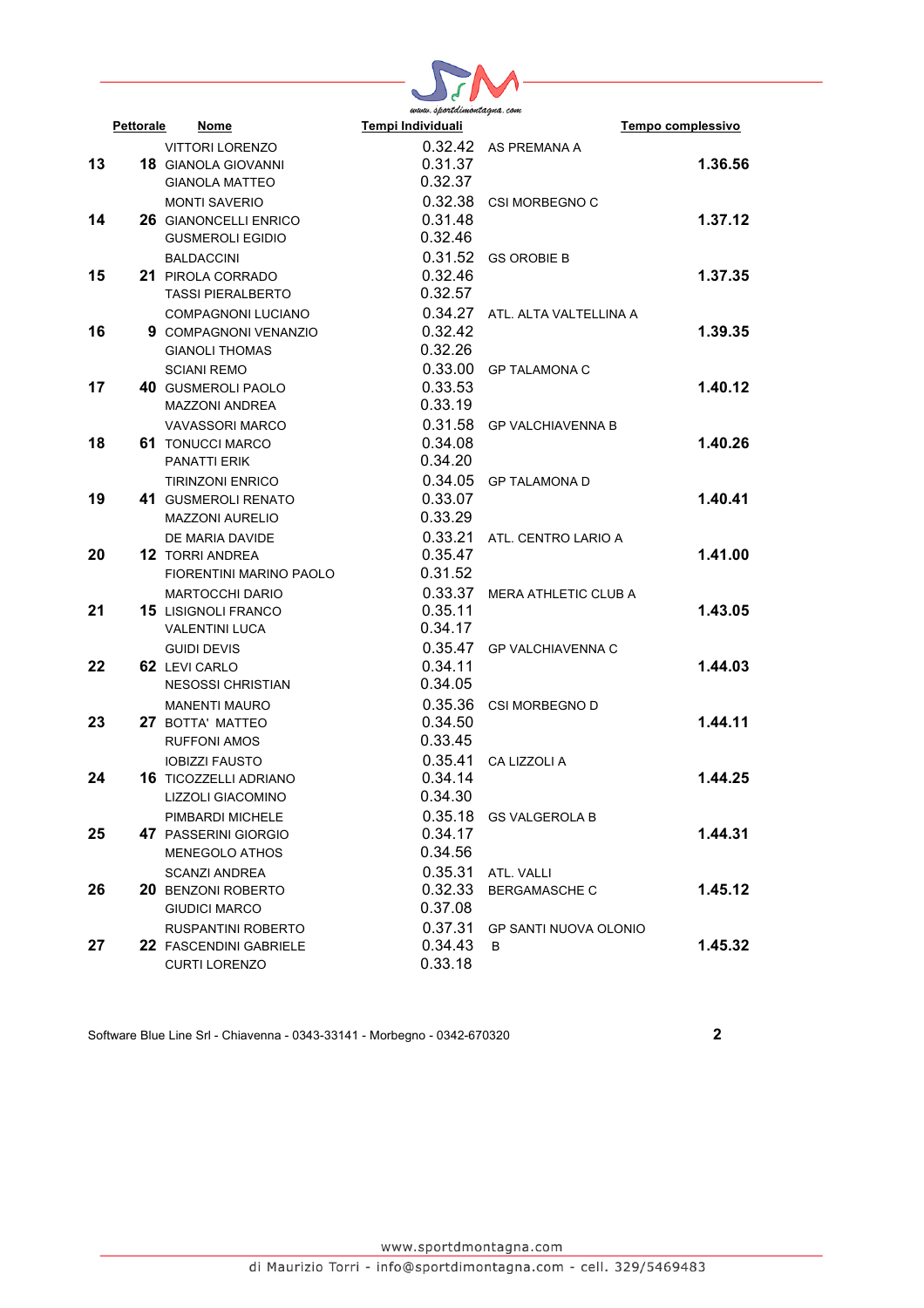

|    | <b>Pettorale</b> | Nome                         | www.sportaimontagna.com<br>Tempi Individuali |                               | Tempo complessivo |
|----|------------------|------------------------------|----------------------------------------------|-------------------------------|-------------------|
|    |                  |                              |                                              |                               |                   |
|    |                  | <b>FUMELLI ROBERTO</b>       |                                              | 0.34.37 CSI MORBEGNO E        |                   |
| 28 |                  | <b>28 PASSERINI MARCO</b>    | 0.35.26                                      |                               | 1.46.19           |
|    |                  | <b>SENIS LUCIO</b>           | 0.36.16                                      |                               |                   |
|    |                  | DE BERNARDI LUCA             | 0.34.26                                      | <b>GP TALAMONA E</b>          |                   |
| 29 |                  | 42 LUZZI ROBERTO             | 0.35.17                                      |                               | 1.46.30           |
|    |                  | <b>GUSMEROLI MASSIMO</b>     | 0.36.47                                      |                               |                   |
|    |                  | RATTI DOMENICO               | 0.37.27                                      | AS PREMANA C                  |                   |
| 30 |                  | <b>59 POMONI LUIGI</b>       | 0.35.16                                      |                               | 1.46.39           |
|    |                  | <b>GIANOLA ENZO</b>          | 0.33.56                                      |                               |                   |
|    |                  | <b>BERGAMASCHI FRANCESCO</b> | 0.34.57                                      | <b>GP TALAMONA F</b>          |                   |
| 31 |                  | <b>43 MARTINOLI MARCO</b>    | 0.34.33                                      |                               | 1.47.22           |
|    |                  | BERTOLINA LUCIANO            | 0.37.52                                      |                               |                   |
|    |                  | <b>BUTTERA FABIO</b>         |                                              | 0.36.57 POL. PAGNONA A        |                   |
| 32 |                  | <b>14 MUTTONI GIANNI</b>     | 0.34.25                                      |                               | 1.48.06           |
|    |                  | <b>GANDIN MAURIZIO</b>       | 0.36.44                                      |                               |                   |
|    |                  | <b>BUZZETTI GIUSEPPE</b>     | 0.34.18                                      | <b>CSI MORBEGNO F</b>         |                   |
| 33 |                  | <b>29 FIORESE ARMANDO</b>    | 0.38.02                                      |                               | 1.48.10           |
|    |                  | PIGANZOLI STEFANO            | 0.35.50                                      |                               |                   |
|    |                  | <b>BERTOLDINI CLAUDIO</b>    | 0.35.07                                      | AS PREMANA B                  |                   |
| 34 |                  | <b>58 CODEGA GIANNI</b>      | 0.38.50                                      |                               | 1.50.04           |
|    |                  | <b>GIANOLA DIONIGI</b>       | 0.36.07                                      |                               |                   |
|    |                  | COMPAGNONI OTTAVIO           | 0.37.07                                      | ATL. ALTA VALTELLINA B        |                   |
| 35 |                  | 52 BERTOLINA EZIO            | 0.36.43                                      |                               | 1.50.14           |
|    |                  | <b>COMPAGNONI MICHELE</b>    | 0.36.24                                      |                               |                   |
|    |                  | <b>DELLA RODOLFA CESARE</b>  | 0.36.11                                      | SPORTIVA LANZADA              |                   |
| 36 |                  | <b>10 GIORDANI MASSIMO</b>   | 0.36.11                                      |                               | 1.50.20           |
|    |                  | PEDROTTI MARCO               | 0.37.58                                      |                               |                   |
|    |                  | <b>GERONIMI ARMANDO</b>      | 0.36.20                                      | <b>GP VALCHIAVENNA D</b>      |                   |
| 37 |                  | <b>63 DEL RE SANDRO</b>      | 0.37.38                                      |                               | 1.50.52           |
|    |                  | DONA' PAOLO                  | 0.36.54                                      |                               |                   |
|    |                  | ACERBONI ANGELO              |                                              | 0.36.03 POL. BELLANO GALPERTI |                   |
| 38 |                  | <b>11 VITALI ALESSANDRO</b>  | 0.39.11                                      | <b>GROUP</b>                  | 1.51.02           |
|    |                  | <b>FUMASONI MATTIA</b>       | 0.35.48                                      |                               |                   |
|    |                  | <b>GUSMEROLI STEFANO</b>     | 0.36.20                                      | CSI MORBEGNO H                |                   |
| 39 |                  | <b>31 NAVA MASSIMO</b>       | 0.38.26                                      |                               | 1.51.05           |
|    |                  | <b>BARLASCINI MARIO</b>      | 0.36.19                                      |                               |                   |
|    |                  | <b>RUGA ROBERTO</b>          | 0.35.40                                      | ATL. CENTRO LARIO B           |                   |
| 40 |                  | 53 SPEZIALE DANIELE          | 0.40.40                                      |                               | 1.51.27           |
|    |                  | <b>FRAQUELLI GIANCARLO</b>   | 0.35.07                                      |                               |                   |
|    |                  | <b>GHISLANZONI RICCARDO</b>  | 0.37.38                                      | <b>FALCHI LECCO</b>           |                   |
| 41 |                  | 13 PAGANONI GIANLUCA         | 0.38.57                                      |                               | 1.51.55           |
|    |                  | <b>TAVOLA MARCO</b>          | 0.35.20                                      |                               |                   |
|    |                  | <b>RUFFONI LUCA</b>          | 0.36.00                                      | <b>GS VALGEROLA D</b>         |                   |
| 42 |                  | 49 VIGORELLI ANDREA          | 0.37.44                                      |                               | 1.52.05           |
|    |                  | <b>CASSINA PAOLO</b>         | 0.38.21                                      |                               |                   |
|    |                  |                              |                                              |                               |                   |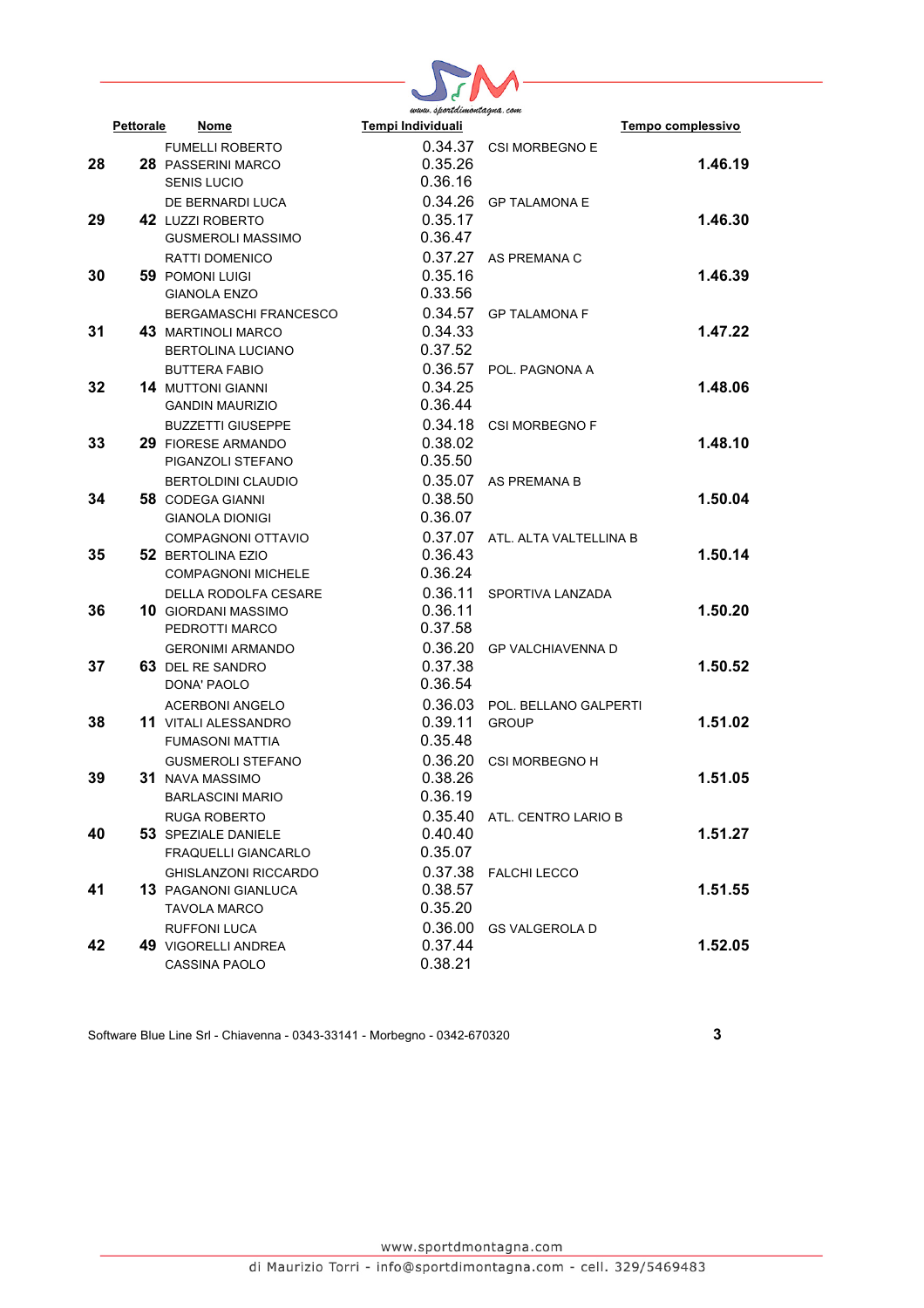

|    | Pettorale | Nome                                                                                          | www.sponnmomngmu.com<br>Tempi Individuali |                                    | Tempo complessivo |
|----|-----------|-----------------------------------------------------------------------------------------------|-------------------------------------------|------------------------------------|-------------------|
| 43 |           | <b>BASSU EFISIO LUIGI</b><br><b>56 LIZZOLI EFREM</b>                                          | 0.37.21<br>0.37.43<br>0.37.04             | CA LIZZOLI B                       | 1.52.08           |
| 44 |           | ALIPRANDI DARIO<br><b>DELL'OCA MICHELE</b><br><b>66 TOSARINI ILARIO</b><br><b>MANZI CARLO</b> | 0.35.59<br>0.37.45                        | 0.38.30 RUNNERS COLICO             | 1.52.14           |
| 45 |           | CORAZZA ROBERTO<br><b>48 TARABINI SALVATORE</b><br><b>GAGGI DONATO</b>                        | 0.38.10<br>0.35.47                        | 0.38.46 GS VALGEROLA C             | 1.52.43           |
| 46 |           | <b>CIAPONI COSTANTE</b><br>45 PEDRAZZOLI PAOLO<br><b>BARRI CORRADO</b>                        | 0.39.58<br>0.37.05<br>0.37.41             | <b>GP TALAMONA H</b>               | 1.54.44           |
| 47 |           | <b>CERRI GINESIO</b><br>44 GUSMEROLI AMOS<br><b>FOLINI ELIO</b>                               | 0.37.39<br>0.38.44                        | 0.38.52 GP TALAMONA G              | 1.55.15           |
| 48 |           | <b>CIAPPONI DANIELE</b><br><b>34 BERTOLA MAURO</b><br><b>LEONI CARLO</b>                      | 0.38.47<br>0.39.26<br>0.38.22             | <b>CSI MORBEGNO M</b>              | 1.56.35           |
| 49 |           | <b>TONDINI PIERLUIGI</b><br><b>36 CACCIATORE BRUNO</b><br><b>FABANI IVANO</b>                 | 0.37.41<br>0.39.56                        | 0.39.25 CSI MORBEGNO O             | 1.57.02           |
| 50 |           | <b>CORNAGGIA ENRICO</b><br><b>33 MARTINELLI GIORDANO</b><br><b>BRUNOLI MASSIMO</b>            | 0.41.59<br>0.36.42<br>0.39.34             | <b>CSI MORBEGNO L</b>              | 1.58.15           |
| 51 |           | <b>DUSCI RICCARDO</b><br><b>57 CASPARRI ANTONIO</b><br>DELVO' PAOLO                           | 0.40.52<br>0.39.07                        | 0.38.18 2002 MARATHON CLUB B       | 1.58.17           |
| 52 |           | MARSETTI LORENZO<br><b>17 BRANCHI RICCARDO</b><br><b>GIUSTOLI FABIO</b>                       | 0.38.24<br>0.39.38<br>0.40.26             | 2002 MARATHON CLUB A               | 1.58.28           |
| 53 |           | RIVA ROBERTO<br><b>54 TAGLIAFERRI MARINO</b><br>TAGLIAFERRI DANIELE                           | 0.42.27<br>0.38.29                        | 0.38.35 POL. PAGNONA B             | 1.59.31           |
| 54 |           | <b>FRATE FABRIZIO</b><br>23 FRATE MASSIMO<br><b>MANGANO VITTORIO</b>                          | 0.38.02<br>0.43.13                        | 0.38.22 GP SANTI NUOVA OLONIO<br>C | 1.59.37           |
| 55 |           | <b>SPEZIALE MARCO</b><br><b>32 SPEZIALE PIERANDREA</b><br>DEL BARBA STEFANO                   | 0.37.35<br>0.43.43<br>0.38.28             | CSI MORBEGNO I                     | 1.59.46           |
| 56 |           | <b>IERARDI OMAR</b><br><b>65 ESPOSITO TIZIANO</b><br><b>MEOLI ANDREA</b>                      | 0.47.46<br>0.36.06<br>0.36.03             | <b>FRIMAS CALOLZIOCORTE</b>        | 1.59.55           |
| 57 |           | <b>CURTONI GIANNI</b><br><b>55 MORELLI STEFANO</b><br><b>QUADRONI CELSO</b>                   | 0.38.56<br>0.41.50<br>0.40.46             | <b>MERA ATHLETIC CLUB B</b>        | 2.01.32           |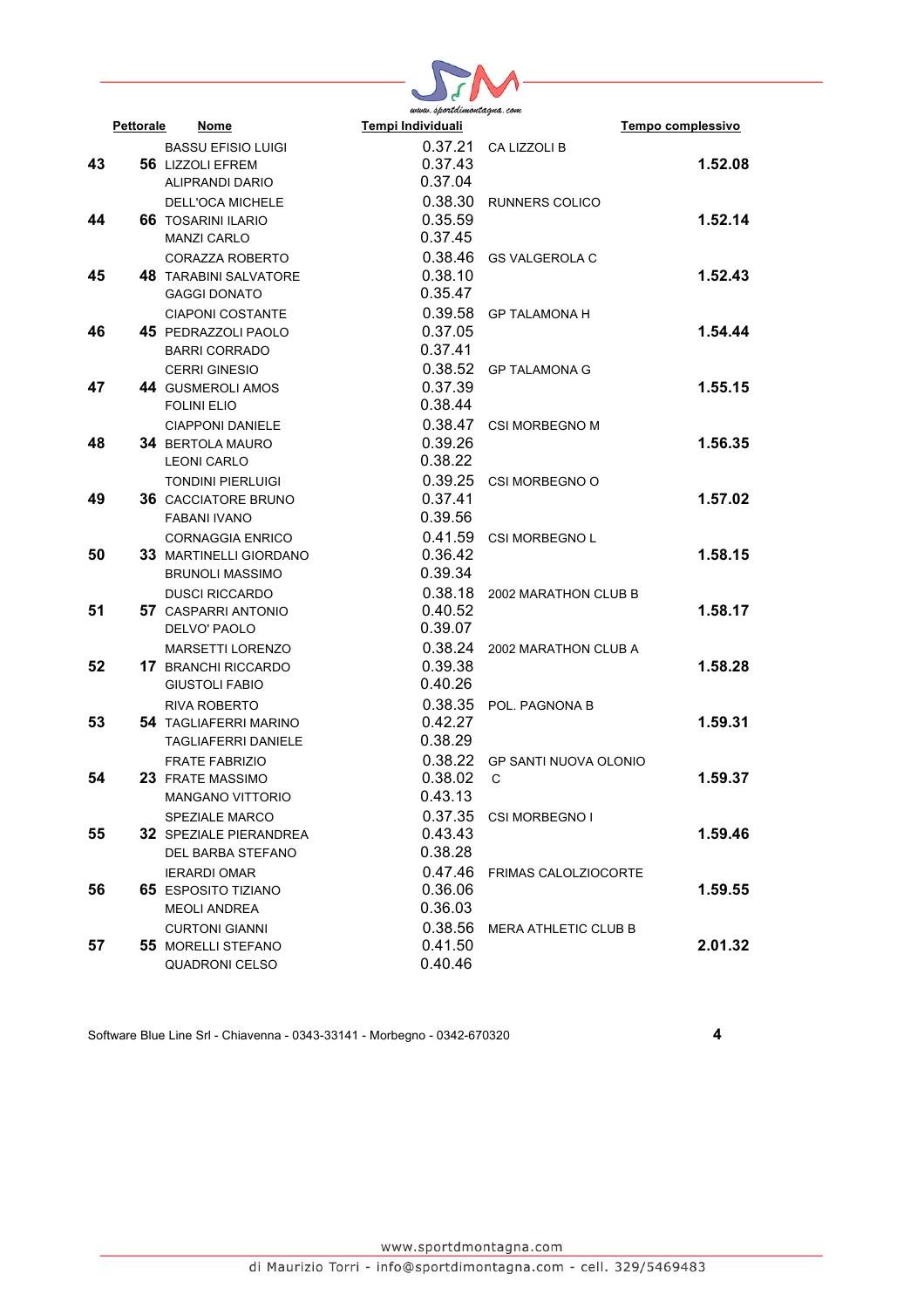

|    | www.sportaimontagna.com |                                |                   |                          |                   |  |
|----|-------------------------|--------------------------------|-------------------|--------------------------|-------------------|--|
|    | <b>Pettorale</b>        | Nome                           | Tempi Individuali |                          | Tempo complessivo |  |
|    |                         | ANGELINI SERGIO                | 0.36.31           | CSI MORBEGNO N           |                   |  |
| 58 |                         | <b>35 FEROLA IVO</b>           | 0.40.08           |                          | 2.02.45           |  |
|    |                         | PELLEGATTA FRANCO              | 0.46.06           |                          |                   |  |
|    |                         | <b>MOIOLA PIERLUIGI</b>        | 0.38.19           | <b>CSI MORBEGNO G</b>    |                   |  |
| 59 |                         | <b>30 TEDOLDI ARTURO</b>       | 0.43.49           |                          | 2.03.27           |  |
|    |                         | <b>LEPERA GIUSEPPE</b>         | 0.41.19           |                          |                   |  |
|    |                         | <b>MATTARUCCHI PIETRO</b>      | 0.41.57           | <b>GS VALGEROLA F</b>    |                   |  |
| 60 |                         | <b>51 BRIOSCHI RUGGERO</b>     | 0.41.39           |                          | 2.04.13           |  |
|    |                         | <b>MELE' ATTILIO</b>           | 0.40.37           |                          |                   |  |
|    |                         | <b>BARILANI ADRIANO</b>        | 0.40.59           | GP SANTI NUOVA OLONIO    |                   |  |
| 61 |                         | <b>24 FASCENDINI SALVATORE</b> | 0.43.49           | D                        | 2.04.37           |  |
|    |                         | <b>BONESI FAUSTO</b>           | 0.39.49           |                          |                   |  |
|    |                         | <b>TARCA VALERIO</b>           | 0.37.38           | CSI MORBEGNO P           |                   |  |
| 62 |                         | <b>37 TARCHINI ENRICO</b>      | 0.38.50           |                          | 2.04.46           |  |
|    |                         | <b>SEIDITA GIOVANNI</b>        | 0.48.18           |                          |                   |  |
|    |                         | <b>LORENZONI MATTEO</b>        | 0.41.54           | <b>GP TALAMONA I</b>     |                   |  |
| 63 |                         | <b>46 CERRI GIANNI</b>         | 0.38.11           |                          | 2.04.53           |  |
|    |                         | <b>VALENA MAURIZIO</b>         | 0.44.48           |                          |                   |  |
|    |                         | CARGANICO ANTONIO              | 0.39.22           | CSI MORBEGNO Q           |                   |  |
| 64 |                         | <b>38 TACCHINI VITALE</b>      | 0.43.29           |                          | 2.10.58           |  |
|    |                         | DI BLASI MANFRED               | 0.48.07           |                          |                   |  |
|    |                         | DEL GROSSO ANDREA              | 0.39.01           | <b>GP VALCHIAVENNA E</b> |                   |  |
| 65 |                         | 64 DELL'AVA PAOLO              | 0.38.53           |                          | 2.12.45           |  |
|    |                         | RIU LUCA                       | 0.54.51           |                          |                   |  |
|    |                         | <b>SCUFFI MAURIZIO</b>         | 0.40.36           | <b>GS VALGEROLA E</b>    |                   |  |
| 66 |                         | <b>50 PIGANZOLI MAURIZIO</b>   | 0.43.57           |                          | 2.13.41           |  |
|    |                         | <b>FERRARI BRUNO</b>           | 0.49.08           |                          |                   |  |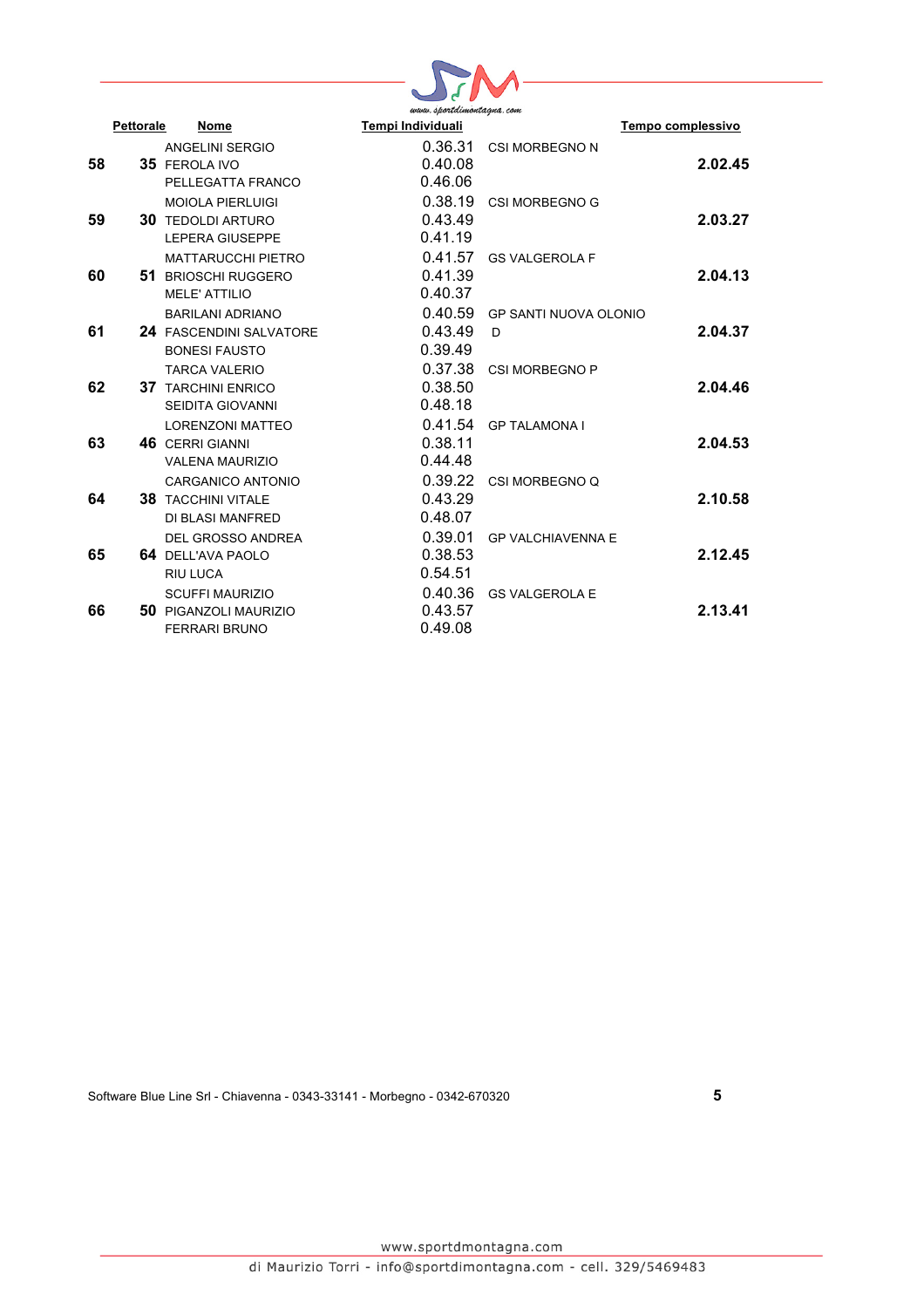

## **30° TROFEO MARMITTE DEI GIGANTI CHIAVENNA (SO)** 09/10/20

Gara nazionale di corsa in montagna, organizzazione GP Valchiavenna

#### **CLASSIFICA TEMPI INDIVIDUALI MASCHILI**

|             | Pettorale:            |              | Nome:                     | Anno |        | Societa:                       | <u>Tempo:</u> |
|-------------|-----------------------|--------------|---------------------------|------|--------|--------------------------------|---------------|
| 1           |                       |              | 2 A PIANA ROLANDO         | 82 S |        | RECASTELLO RADICI GROUP        | 0.28.11       |
| $\mathbf 2$ | $\mathbf{2}^{\prime}$ |              | C RUGA FABIO              | 81   | S      | RECASTELLO RADICI GROUP        | 0.28.25       |
| 3           | 3                     | C            | <b>BALDACCINI ALEX</b>    | 88   | S      | <b>GS OROBIE A</b>             | 0.28.52       |
| 4           |                       | 2 B          | <b>COSTA ERIS</b>         | 82   | S      | RECASTELLO RADICI GROUP        | 0.29.08       |
| 5           | 3                     | $\mathsf{A}$ | DELLA TORRE FRANCESCO     | 87   | S      | <b>GS OROBIE A</b>             | 0.29.14       |
| 6           | 1.                    |              | A ZANABONI MASSIMILIANO   | 72   | -S     | ATL. VALLI BERGAMASCHE A       | 0.29.27       |
| 7           | 1.                    | C            | REGAZZONI ANDREA          | 78   | S      | ATL. VALLI BERGAMASCHE A       | 0.29.39       |
| 8           |                       |              | 60 A BENEDETTI ENRICO     | 79   | S      | <b>ADM MELAVI' PONTE</b>       | 0.30.08       |
| 9           | 1                     | B            | <b>CHEVRIER XAVIER</b>    | 90   | P      | ATL. VALLI BERGAMASCHE A       | 0.30.13       |
| 10          | 5                     | C            | <b>LEONI MARCO</b>        | 90   | P      | CSI MORBEGNO A                 | 0.30.24       |
| 11          | 5                     |              | A TACCHINI GIOVANNI       | 84 S |        | CSI MORBEGNO A                 | 0.30.25       |
| 12          | 19                    | B            | <b>TERZI CRISTIAN</b>     | 78   | S      | ATL. VALLI BERGAMASCHE B       | 0.30.35       |
| 13          | 25                    |              | A PEYRONEL FRANCESCO      | 90   | P      | CSI MORBEGNO B                 | 0.30.40       |
| 14          | 6                     |              | C TRIULZI FABRIZIO        |      | 75 M35 | <b>GP VALCHIAVENNA A</b>       | 0.30.46       |
| 15          | 5                     | B            | <b>SANSI STEFANO</b>      | 80   | S      | CSI MORBEGNO A                 | 0.30.48       |
| 16          | 8                     |              | C VOLPI GIANLUCA          | 86   | S      | <b>GS VALGEROLA A</b>          | 0.30.49       |
| 17          | 6                     | B            | <b>TIRINZONI DARIO</b>    | 87   | S      | <b>GP VALCHIAVENNA A</b>       | 0.30.56       |
| 18          | 60                    | B            | <b>ZUGNONI GRAZIANO</b>   | 74 S |        | <b>ADM MELAVI' PONTE</b>       | 0.30.56       |
| 19          | 4                     |              | A PARAGONI IVANO          | 70   | M40    | <b>GP SANTI NUOVA OLONIO A</b> | 0.31.11       |
| 20          |                       |              | 7 A SILVANI STEFANO       | 73   | M35    | <b>GP TALAMONA A</b>           | 0.31.15       |
| 21          |                       |              | 19 A AMATI CLAUDIO        | 60   | S      | ATL. VALLI BERGAMASCHE B       | 0.31.17       |
| 22          | 39                    | C            | <b>ROVEDATTI GUIDO</b>    | 80   | S      | <b>GP TALAMONA B</b>           | 0.31.30       |
| 23          | 39                    | B            | <b>BERTOLINI MIRKO</b>    | 93   | J      | <b>GP TALAMONA B</b>           | 0.31.36       |
| 24          | 18                    | B            | <b>GIANOLA GIOVANNI</b>   | 76   | S      | AS PREMANA A                   | 0.31.37       |
| 25          | 7                     | B            | <b>GUSMEROLI</b>          | 79   | S      | <b>GP TALAMONA A</b>           | 0.31.39       |
| 26          | 26                    | B            | <b>GIANONCELLI ENRICO</b> | 74   | S      | CSI MORBEGNO C                 | 0.31.48       |
| 27          | 8                     |              | A SONGINI DARIO           | 69   | M40    | <b>GS VALGEROLA A</b>          | 0.31.49       |
| 28          |                       |              | 25 B CURTONI MATTIA       | 81   | S      | CSI MORBEGNO B                 | 0.31.49       |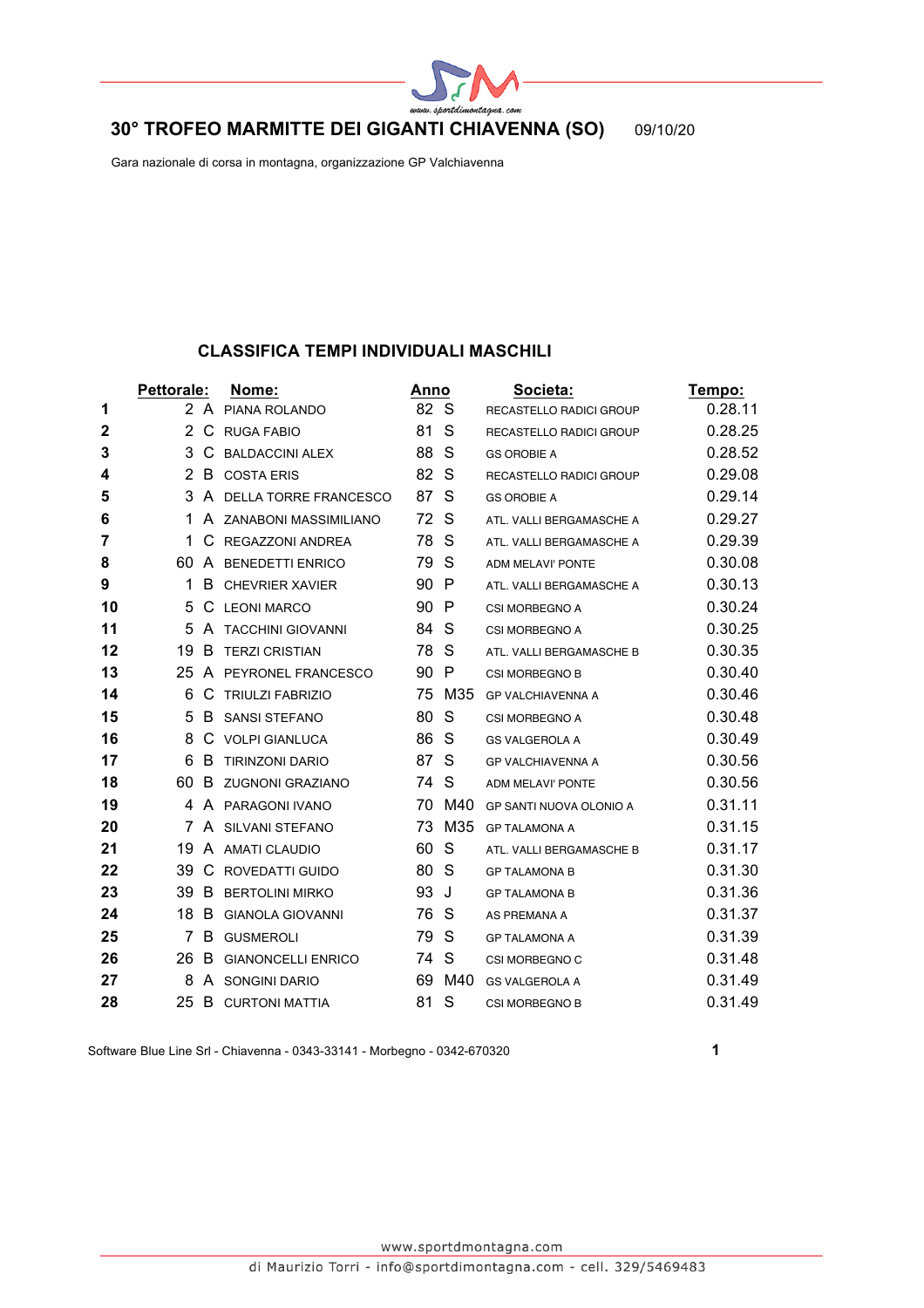|    | www.sportaimontagna.com |  |                           |      |        |                             |         |
|----|-------------------------|--|---------------------------|------|--------|-----------------------------|---------|
|    | Pettorale:              |  | Nome:                     | Anno |        | Societa:                    | Tempo:  |
| 29 |                         |  | 60 C SANNA LUCA           | 79 S |        | ADM MELAVI' PONTE           | 0.31.51 |
| 30 |                         |  | 21 A BALDACCINI           | 57   | S      | <b>GS OROBIE B</b>          | 0.31.52 |
| 31 |                         |  | 12 C FIORENTINI MARINO    |      | 70 M40 | ATL. CENTRO LARIO A         | 0.31.52 |
| 32 |                         |  | 61 A VAVASSORI MARCO      |      | 70 M40 | <b>GP VALCHIAVENNA B</b>    | 0.31.58 |
| 33 |                         |  | 4 B PENONE MICHELE        | 76   | S      | GP SANTI NUOVA OLONIO A     | 0.32.06 |
| 34 |                         |  | 7 C FRACASSI DARIO        |      | 73 M35 | <b>GP TALAMONA A</b>        | 0.32.12 |
| 35 |                         |  | 19 C REGAZZONI PIETRO     | 83   | S      | ALT. VALLI BERGAMASCHE B    | 0.32.17 |
| 36 | 3                       |  | <b>B</b> SCANDOLERA ALEX  | 88 S |        | <b>GS OROBIE A</b>          | 0.32.18 |
| 37 | 9                       |  | C GIANOLI THOMAS          | 80   | -S     | ATL. ALTA VALTELLINA A      | 0.32.26 |
| 38 |                         |  | 39 A AMBROSINI MAURIZIO   | 77 S |        | <b>GP TALAMONA B</b>        | 0.32.30 |
| 39 |                         |  | 8 B TARABINI MATTEO       | 78 S |        | <b>GS VALGEROLA A</b>       | 0.32.31 |
| 40 | 20                      |  | <b>B</b> BENZONI ROBERTO  | 69   | -S     | ATL. VALLI BERGAMASCHE C    | 0.32.33 |
| 41 |                         |  | 18 C GIANOLA MATTEO       | 86 S |        | AS PREMANA A                | 0.32.37 |
| 42 |                         |  | 26 A MONTI SAVERIO        | 84 S |        | CSI MORBEGNO C              | 0.32.38 |
| 43 | 9                       |  | B COMPAGNONI VENANZIO     |      | 63 M45 | ATL. ALTA VALTELLINA A      | 0.32.42 |
| 44 |                         |  | 18 A VITTORI LORENZO      | 85   | S      | AS PREMANA A                | 0.32.42 |
| 45 |                         |  | 6 A DEL CURTO FABIO       | 92 J |        | <b>GP VALCHIAVENNA A</b>    | 0.32.43 |
| 46 |                         |  | 26 C GUSMEROLI EGIDIO     |      | 74 M35 | CSI MORBEGNO C              | 0.32.46 |
| 47 |                         |  | 21 B PIROLA CORRADO       | 67   | S      | <b>GS OROBIE B</b>          | 0.32.46 |
| 48 | 21.                     |  | C TASSI PIERALBERTO       | 57   | S      | <b>GS OROBIE B</b>          | 0.32.57 |
| 49 |                         |  | 25 C CURTONI FILIPPO      | 90 P |        | CSI MORBEGNO B              | 0.32.57 |
| 50 |                         |  | 40 A SCIANI REMO          | 80 S |        | <b>GP TALAMONA C</b>        | 0.33.00 |
| 51 | 41                      |  | <b>B</b> GUSMEROLI RENATO |      | 65 M45 | <b>GP TALAMONA D</b>        | 0.33.07 |
| 52 |                         |  | 4 C BERTARINI ANDREA      |      | 71 M40 | GP SANTI NUOVA OLONIO A     | 0.33.10 |
| 53 |                         |  | 22 C CURTI LORENZO        | 88   | S      | GP SANTI NUOVA OLONIO B     | 0.33.18 |
| 54 |                         |  | 40 C MAZZONI ANDREA       | 86 S |        | <b>GP TALAMONA C</b>        | 0.33.19 |
| 55 |                         |  | 12 A DE MARIA DAVIDE      | 81   | S      | ATL. CENTRO LARIO A         | 0.33.21 |
| 56 |                         |  | 41 C MAZZONI AURELIO      |      | 54 M55 | <b>GP TALAMONA D</b>        | 0.33.29 |
| 57 |                         |  | 15 A MARTOCCHI DARIO      |      | 69 M40 | MERA ATHLETIC CLUB A        | 0.33.37 |
| 58 |                         |  | 27 C RUFFONI AMOS         |      | 76 M35 | CSI MORBEGNO D              | 0.33.45 |
| 59 |                         |  | 40 B GUSMEROLI PAOLO      |      |        | 75 S GP TALAMONA C          | 0.33.53 |
| 60 |                         |  | 59 C GIANOLA ENZO         | 82 S |        | AS PREMANA C                | 0.33.56 |
| 61 |                         |  | 62 C NESOSSI CHRISTIAN    | 91 P |        | <b>GP VALCHIAVENNA C</b>    | 0.34.05 |
| 62 |                         |  | 41 A TIRINZONI ENRICO     |      |        | 61 M50 GP TALAMONA D        | 0.34.05 |
| 63 |                         |  | 61 B TONUCCI MARCO        | 79 S |        | <b>GP VALCHIAVENNA B</b>    | 0.34.08 |
| 64 |                         |  | 62 B LEVI CARLO           |      |        | 69 M40 GP VALCHIAVENNA C    | 0.34.11 |
| 65 |                         |  | 16 B TICOZZELLI ADRIANO   | 87 S |        | CA LIZZOLI A                | 0.34.14 |
| 66 |                         |  | 47 B PASSERINI GIORGIO    |      |        | 67 M40 GS VALGEROLA B       | 0.34.17 |
| 67 |                         |  | 15 C VALENTINI LUCA       |      |        | 73 M35 MERA ATHLETIC CLUB A | 0.34.17 |
|    |                         |  |                           |      |        |                             |         |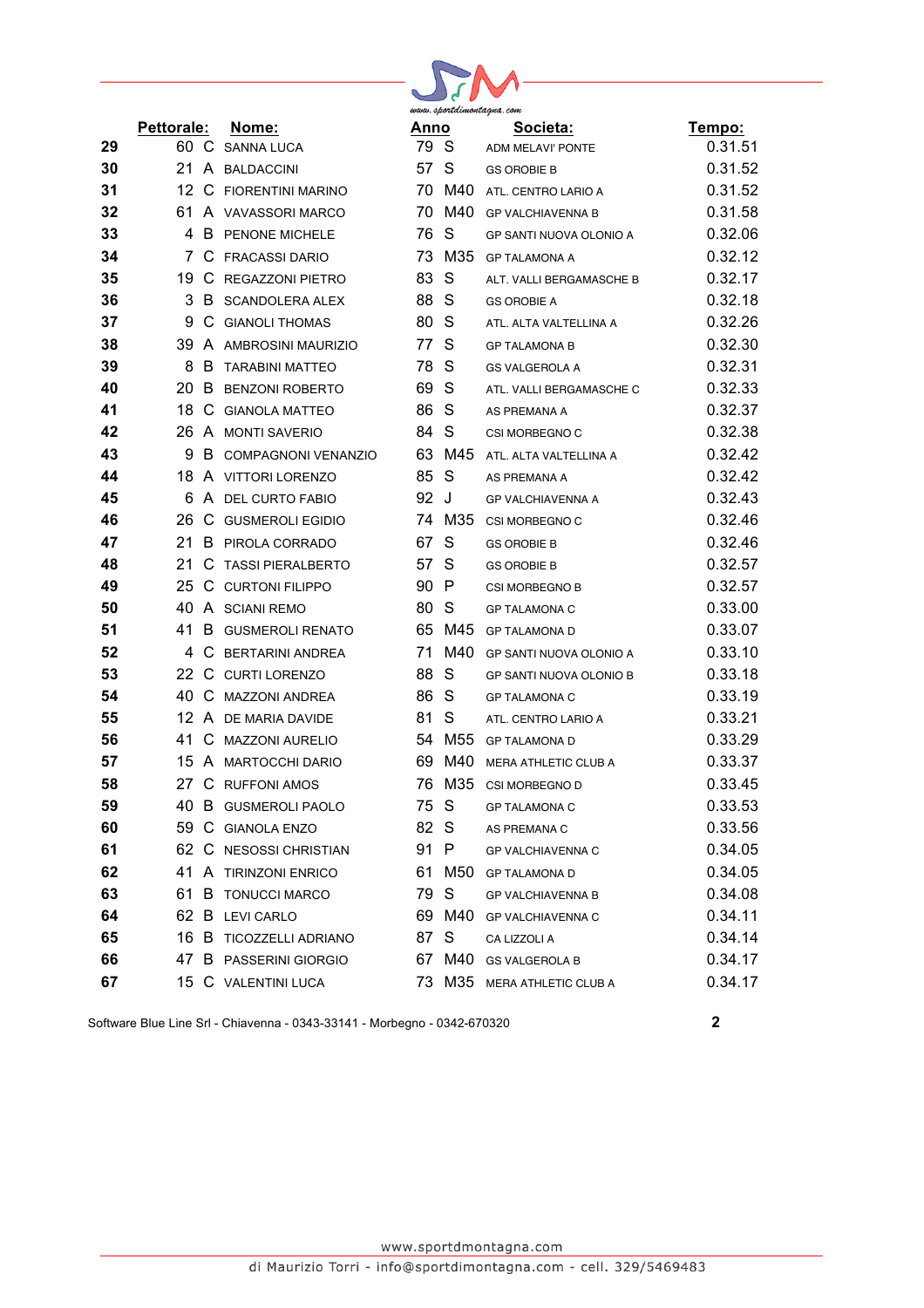| www.sportdimontagna.com |  |
|-------------------------|--|

|     | <b>Pettorale:</b> |    | Nome:                      | Anno |                 | Societa:                       | Tempo:  |
|-----|-------------------|----|----------------------------|------|-----------------|--------------------------------|---------|
| 68  |                   |    | 29 A BUZZETTI GIUSEPPE     |      | 71 M40          | CSI MORBEGNO F                 | 0.34.18 |
| 69  | 61.               |    | C PANATTI ERIK             | 87   | S               | <b>GP VALCHIAVENNA B</b>       | 0.34.20 |
| 70  |                   |    | 100 A BONO ALESSIO         | 75   | S               | RECASTELLO RADICI GROUP        | 0.34.22 |
| 71  | 14 B              |    | <b>MUTTONI GIANNI</b>      | 61   | M <sub>50</sub> | POL. PAGNONA A                 | 0.34.25 |
| 72  |                   |    | 42 A DE BERNARDI LUCA      | 77   | S               | <b>GP TALAMONA E</b>           | 0.34.26 |
| 73  | 9                 |    | A COMPAGNONI LUCIANO       | 62   | M45             | ATL. ALTA VALTELLINA A         | 0.34.27 |
| 74  | 16                |    | C LIZZOLI GIACOMINO        | 67   | S               | CA LIZZOLI A                   | 0.34.30 |
| 75  | 43                | B  | <b>MARTINOLI MARCO</b>     | 68   | M40             | <b>GP TALAMONA F</b>           | 0.34.33 |
| 76  | 28                |    | A FUMELLI ROBERTO          | 74   | M35             | CSI MORBEGNO E                 | 0.34.37 |
| 77  | 99                |    | A MAGGI MATTEO             | 87   | S               | RECASTELLO RADICI GROUP        | 0.34.42 |
| 78  | 22 B              |    | <b>FASCENDINI GABRIELE</b> | 76   | S               | <b>GP SANTI NUOVA OLONIO B</b> | 0.34.43 |
| 79  |                   |    | 27 B BOTTA' MATTEO         | 67   | M40             | CSI MORBEGNO D                 | 0.34.50 |
| 80  | 47                | C. | MENEGOLO ATHOS             | 68   | M40             | <b>GS VALGEROLA B</b>          | 0.34.56 |
| 81  | 43                |    | A BERGAMASCHI              | 92   | J               | <b>GP TALAMONA F</b>           | 0.34.57 |
| 82  | 58                |    | A BERTOLDINI CLAUDIO       | 72   | S               | AS PREMANA B                   | 0.35.07 |
| 83  | 53                |    | C FRAQUELLI GIANCARLO      |      | 62 M45          | ATL. CENTRO LARIO B            | 0.35.07 |
| 84  | 15                | B  | <b>LISIGNOLI FRANCO</b>    | 67   | M40             | MERA ATHLETIC CLUB A           | 0.35.11 |
| 85  | 59                | B. | POMONI LUIGI               | 90   | P               | AS PREMANA C                   | 0.35.16 |
| 86  |                   |    | 42 B LUZZI ROBERTO         | 73   | M35             | <b>GP TALAMONA E</b>           | 0.35.17 |
| 87  | 47                |    | A PIMBARDI MICHELE         | 67   | M40             | <b>GS VALGEROLA B</b>          | 0.35.18 |
| 88  | 13                | C. | <b>TAVOLA MARCO</b>        | 69   | S               | <b>FALCHI LECCO</b>            | 0.35.20 |
| 89  | 28.               |    | <b>B</b> PASSERINI MARCO   | 63   | M45             | CSI MORBEGNO E                 | 0.35.26 |
| 90  |                   |    | 20 A SCANZI ANDREA         | 91   | P               | ATL. VALLI BERGAMASCHE C       | 0.35.31 |
| 91  |                   |    | 27 A MANENTI MAURO         | 82   | M35             | CSI MORBEGNO D                 | 0.35.36 |
| 92  | 53                |    | A RUGA ROBERTO             | 75   | M35             | ATL. CENTRO LARIO B            | 0.35.40 |
| 93  |                   |    | 16 A IOBIZZI FAUSTO        | 70   | S               | CA LIZZOLI A                   | 0.35.41 |
| 94  | 12 B              |    | <b>TORRI ANDREA</b>        | 92   | J               | ATL. CENTRO LARIO A            | 0.35.47 |
| 95  | 48.               |    | C GAGGI DONATO             | 62   | M45             | <b>GS VALGEROLA C</b>          | 0.35.47 |
| 96  |                   |    | 62 A GUIDI DEVIS           | 75   | M35             | <b>GP VALCHIAVENNA C</b>       | 0.35.47 |
| 97  | 11                |    | C FUMASONI MATTIA          | 73   | M35             | POL. BELLANO GALPERTI GROUP    | 0.35.48 |
| 98  | 29                |    | C PIGANZOLI STEFANO        | 74   | M35             | CSI MORBEGNO F                 | 0.35.50 |
| 99  |                   |    | 96 A SOAUDI TAOUFIQ        |      |                 | 69 M40 GP SANTI NUOVA OLONIO   | 0.35.53 |
| 100 |                   |    | 66 B TOSARINI ILARIO       |      | 74 M35          | RUNNERS COLICO                 | 0.35.59 |
| 101 |                   |    | 49 A RUFFONI LUCA          | 86   | S               | <b>GS VALGEROLA D</b>          | 0.36.00 |
| 102 |                   |    | 11 A ACERBONI ANGELO       | 69   | M40             | POL. BELLANO GALPERTI GROUP    | 0.36.03 |
| 103 |                   |    | 65 C MEOLI ANDREA          |      | 74 M35          | FRIMAS CALOLZIOCORTE           | 0.36.03 |
| 104 |                   |    | 65 B ESPOSITO TIZIANO      |      | 71 M40          | <b>FRIMAS CALOLZIOCORTE</b>    | 0.36.06 |
| 105 |                   |    | 58 C GIANOLA DIONIGI       | 70   | S               | AS PREMANA B                   | 0.36.07 |
| 106 |                   |    | 10 B GIORDANI MASSIMO      | 81 S |                 | SPORTIVA LANZADA               | 0.36.11 |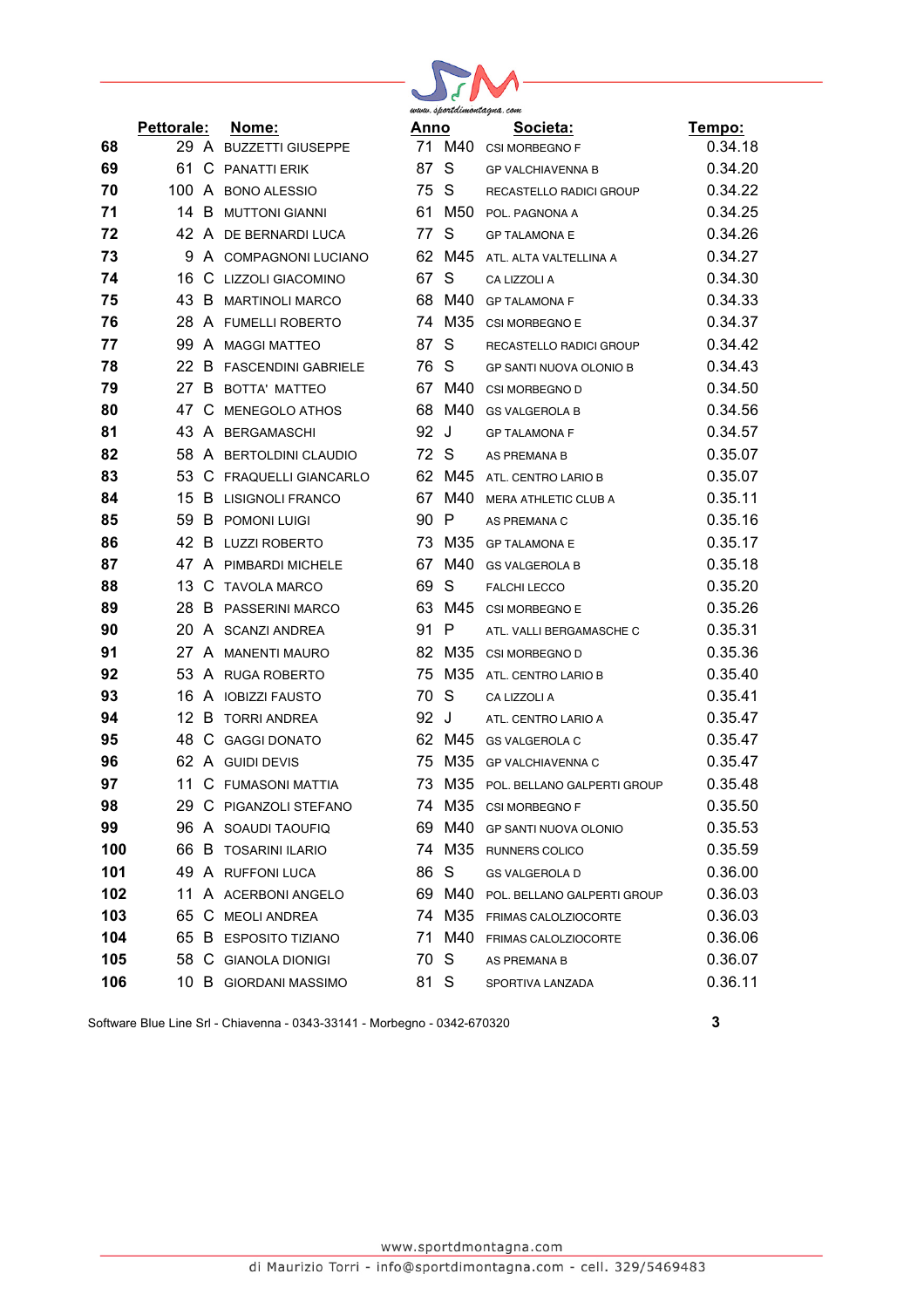

|     | Pettorale: | Nome:                          | Anno |        | Societa:                       | Tempo:  |
|-----|------------|--------------------------------|------|--------|--------------------------------|---------|
| 107 |            | 10 A DELLA RODOLFA CESARE      |      | 68 M40 | SPORTIVA LANZADA               | 0.36.11 |
| 108 |            | 28 C SENIS LUCIO               |      |        | 82 M35 CSI MORBEGNO E          | 0.36.16 |
| 109 |            | 31 C BARLASCINI MARIO          |      | 59 M50 | CSI MORBEGNO H                 | 0.36.19 |
| 110 |            | 31 A GUSMEROLI STEFANO         | 78 S |        | CSI MORBEGNO H                 | 0.36.20 |
| 111 |            | 63 A GERONIMI ARMANDO          |      | 62 M45 | GP VALCHIAVENNA D              | 0.36.20 |
| 112 |            | 52 C COMPAGNONI MICHELE        | 70 S |        | ATL. ALTA VALTELLINA B         | 0.36.24 |
| 113 |            | 35 A ANGELINI SERGIO           |      | 68 M40 | CSI MORBEGNO N                 | 0.36.31 |
| 114 |            | 33 B MARTINELLI GIORDANO       | 81   | S      | <b>CSI MORBEGNO L</b>          | 0.36.42 |
| 115 |            | 52 B BERTOLINA EZIO            |      | 62 M45 | ATL. ALTA VALTELLINA B         | 0.36.43 |
| 116 |            | 14 C GANDIN MAURIZIO           | 61   | M50    | POL. PAGNONA A                 | 0.36.44 |
| 117 |            | 42 C GUSMEROLI MASSIMO         |      | 69 M40 | <b>GP TALAMONA E</b>           | 0.36.47 |
| 118 |            | 63 C DONA' PAOLO               |      | 62 M45 | GP VALCHIAVENNA D              | 0.36.54 |
| 119 |            | 14 A BUTTERA FABIO             | 90 P |        | POL. PAGNONA A                 | 0.36.57 |
| 120 |            | 56 C ALIPRANDI DARIO           | 67 S |        | CA LIZZOLI B                   | 0.37.04 |
| 121 |            | 45 B PEDRAZZOLI PAOLO          |      | 66 M45 | <b>GP TALAMONA H</b>           | 0.37.05 |
| 122 |            | 52 A COMPAGNONI OTTAVIO        |      | 65 M45 | ATL. ALTA VALTELLINA B         | 0.37.07 |
| 123 |            | 20 C GIUDICI MARCO             | 91 P |        | ATL. VALLI BERGAMASCHE C       | 0.37.08 |
| 124 |            | 56 A BASSU EFISIO LUIGI        | 71 S |        | CA LIZZOLI B                   | 0.37.21 |
| 125 |            | 59 A RATTI DOMENICO            | 86 S |        | AS PREMANA C                   | 0.37.27 |
| 126 |            | 22 A RUSPANTINI ROBERTO        |      | 67 M40 | GP SANTI NUOVA OLONIO B        | 0.37.31 |
| 127 |            | 32 A SPEZIALE MARCO            |      | 67 M40 | CSI MORBEGNO I                 | 0.37.35 |
| 128 |            | 63 B DEL RE SANDRO             | 92 J |        | GP VALCHIAVENNA D              | 0.37.38 |
| 129 |            | 13 A GHISLANZONI RICCARDO      | 80 S |        | <b>FALCHI LECCO</b>            | 0.37.38 |
| 130 |            | 37 A TARCA VALERIO             |      | 61 M50 | CSI MORBEGNO P                 | 0.37.38 |
| 131 |            | 44 B GUSMEROLI AMOS            |      | 62 M45 | <b>GP TALAMONA G</b>           | 0.37.39 |
| 132 |            | 45 C BARRI CORRADO             | 85 S |        | <b>GP TALAMONA H</b>           | 0.37.41 |
| 133 |            | 36 B CACCIATORE BRUNO          |      | 74 M35 | CSI MORGEGNO O                 | 0.37.41 |
| 134 |            | 56 B LIZZOLI EFREM             | 80   | S      | CA LIZZOLI B                   | 0.37.43 |
| 135 |            | 49 B VIGORELLI ANDREA          | 87 S |        | <b>GS VALGEROLA D</b>          | 0.37.44 |
| 136 |            | 66 C MANZI CARLO               |      | 71 M40 | <b>RUNNERS COLICO</b>          | 0.37.45 |
| 137 |            | 43 C BERTOLINA LUCIANO         | 66   |        | M45 GP TALAMONA F              | 0.37.52 |
| 138 |            | 10 C PEDROTTI MARCO            | 84 S |        | SPORTIVA LANZADA               | 0.37.58 |
| 139 |            | 29 B FIORESE ARMANDO           |      |        | 59 M50 CSI MORBEGNO F          | 0.38.02 |
| 140 |            | 23 B FRATE MASSIMO             |      |        | 72 M35 GP SANTI NUOVA OLONIO C | 0.38.02 |
| 141 |            | <b>48 B TARABINI SALVATORE</b> |      | 52 M55 | <b>GS VALGEROLA C</b>          | 0.38.10 |
| 142 |            | 46 B CERRI GIANNI              |      | 59 M50 | <b>GP TALAMONA I</b>           | 0.38.11 |
| 143 |            | 57 A DUSCI RICCARDO            |      |        | 65 M45 2002 MARATHON CLUB B    | 0.38.18 |
| 144 |            | 30 A MOIOLA PIERLUIGI          |      |        | 73 M35 CSI MORBEGNO G          | 0.38.19 |
| 145 |            | 49 C CASSINA PAOLO             | 91 P |        | <b>GS VALGEROLA D</b>          | 0.38.21 |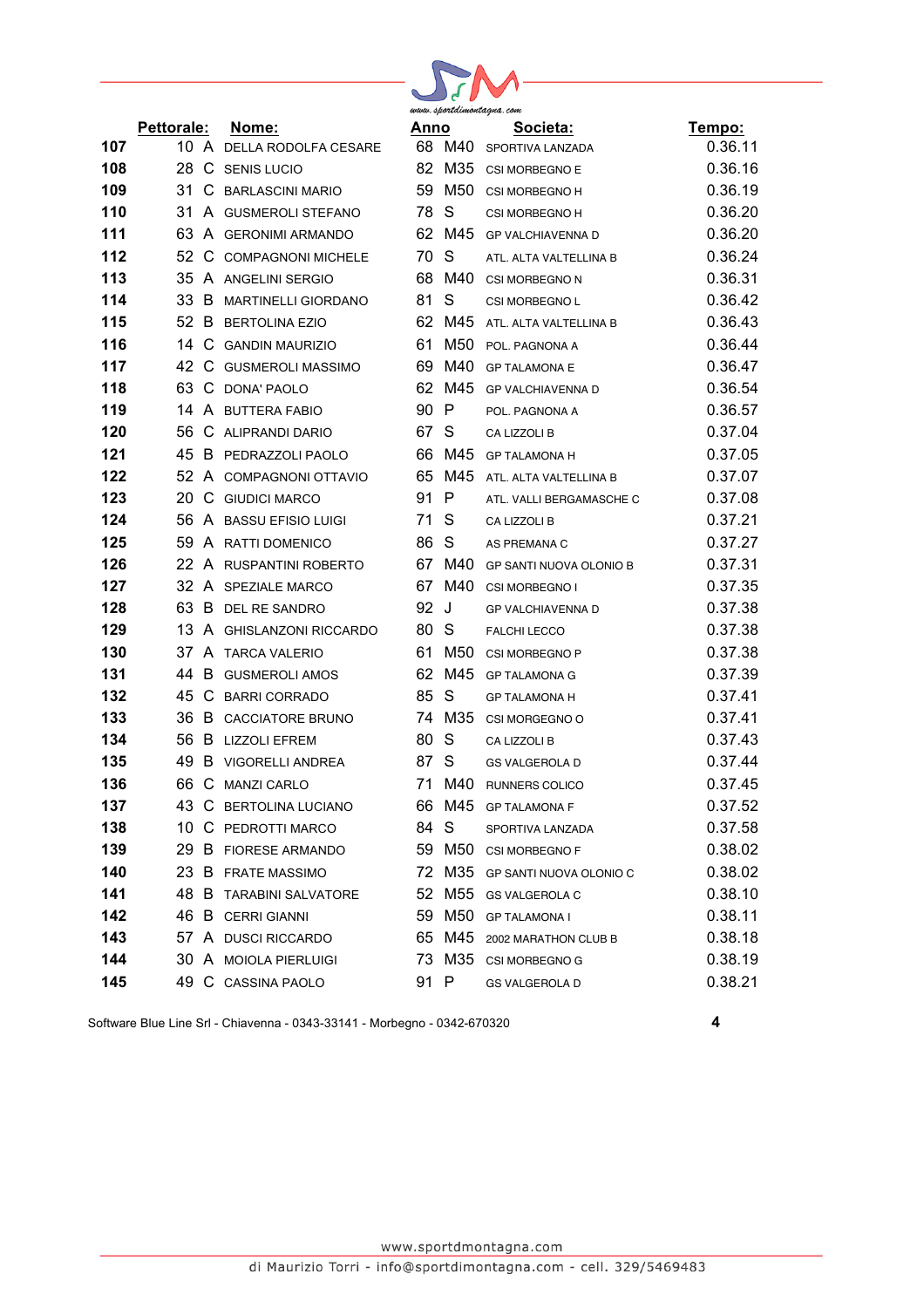

|     | Pettorale: | Nome:                      | Anno |        | Societa:                       | <u>Tempo:</u> |
|-----|------------|----------------------------|------|--------|--------------------------------|---------------|
| 146 |            | 34 C LEONI CARLO           |      | 59 M50 | CSI MORBEGNO M                 | 0.38.22       |
| 147 |            | 23 A FRATE FABRIZIO        |      | 67 M40 | GP SANTI NUOVA OLONIO C        | 0.38.22       |
| 148 |            | 17 A MARSETTI LORENZO      |      | 69 M40 | 2002 MARATHON CLUB A           | 0.38.24       |
| 149 | 31         | B NAVA MASSIMO             |      | 68 M40 | CSI MORBEGNO H                 | 0.38.26       |
| 150 |            | 32 C DEL BARBA STEFANO     | 70   | M40    | CSI MORBEGNO I                 | 0.38.28       |
| 151 |            | 54 C TAGLIAFERRI DANIELE   | 84   | S      | POL. PAGNONA B                 | 0.38.29       |
| 152 |            | 66 A DELL'OCA MICHELE      |      | 62 M45 | RUNNERS COLICO                 | 0.38.30       |
| 153 |            | 54 A RIVA ROBERTO          |      | 72 M35 | POL. PAGNONA B                 | 0.38.35       |
| 154 |            | 95 A FREDDI MARCO          | 59   | M50    | CA LIZZOLI                     | 0.38.39       |
| 155 | 44         | C FOLINI ELIO              |      | 55 M55 | <b>GP TALAMONA G</b>           | 0.38.44       |
| 156 |            | 48 A CORAZZA ROBERTO       |      | 66 M45 | <b>GS VALGEROLA C</b>          | 0.38.46       |
| 157 |            | 34 A CIAPPONI DANIELE      |      | 58 M50 | CSI MORBEGNO M                 | 0.38.47       |
| 158 |            | 37 B TARCHINI ENRICO       | 70   | M40    | CSI MORBEGNO P                 | 0.38.50       |
| 159 | 58         | <b>B</b> CODEGA GIANNI     | 89   | P      | AS PREMANA B                   | 0.38.50       |
| 160 |            | 44 A CERRI GINESIO         | 60   | M50    | <b>GP TALAMONA G</b>           | 0.38.52       |
| 161 |            | 64 B DELL'AVA PAOLO        | 76   | S      | <b>GP VALCHIAVENNA E</b>       | 0.38.53       |
| 162 |            | 55 A CURTONI GIANNI        |      | 68 M40 | <b>MERA ATHLETIC CLUB B</b>    | 0.38.56       |
| 163 |            | 13 B PAGANONI GIANLUCA     |      | 70 M40 | <b>FALCHI LECCO</b>            | 0.38.57       |
| 164 | 64         | A DEL GROSSO ANDREA        | 77   | S      | <b>GP VALCHIAVENNA E</b>       | 0.39.01       |
| 165 |            | 57 C DELVO' PAOLO          |      | 68 M40 | 2002 MARATHON CLUB B           | 0.39.07       |
| 166 | 11         | <b>B</b> VITALI ALESSANDRO | 70   | M40    | POL. BELLANO GALPERTI GROUP    | 0.39.11       |
| 167 |            | 38 A CARGANICO ANTONIO     |      | 58 M50 | CSI MORBEGNO Q                 | 0.39.22       |
| 168 |            | 36 A TONDINI PIERLUIGI     | 68   | M40    | CSI MORBEGNO O                 | 0.39.25       |
| 169 | 34         | <b>B</b> BERTOLA MAURO     | 58   | M50    | CSI MORBEGNO M                 | 0.39.26       |
| 170 | 33         | C BRUNOLI MASSIMO          | 83   | S      | CSI MORBEGNO L                 | 0.39.34       |
| 171 |            | 17 B BRANCHI RICCARDO      | 68   | M40    | 2002 MARATHON CLUB A           | 0.39.38       |
| 172 | 24         | C BONESI FAUSTO            |      | 56 M55 | <b>GP SANTI NUOVA OLONIO D</b> | 0.39.49       |
| 173 |            | 36 C FABANI IVANO          |      | 64 M45 | CSI MORBEGNO O                 | 0.39.56       |
| 174 |            | 45 A CIAPONI COSTANTE      |      | 44 M65 | <b>GP TALAMONA H</b>           | 0.39.58       |
| 175 |            | 35 B FEROLA IVO            | 69   | M40    | CSI MORBEGNO N                 | 0.40.08       |
| 176 |            | 98 A ARRIGONI STEFANO      | 71 S |        | CA LIZZOLI                     | 0.40.17       |
| 177 |            | 17 C GIUSTOLI FABIO        |      | 59 M50 | 2002 MARATHON CLUB A           | 0.40.26       |
| 178 |            | 50 A SCUFFI MAURIZIO       |      | 59 M50 | <b>GS VALGEROLA E</b>          | 0.40.36       |
| 179 |            | 51 C MELE' ATTILIO         |      | 54 M55 | <b>GS VALGEROLA F</b>          | 0.40.37       |
| 180 |            | 53 B SPEZIALE DANIELE      |      | 74 M35 | ATL. CENTRO LARIO B            | 0.40.40       |
| 181 |            | 55 C QUADRONI CELSO        |      | 55 M55 | MERA ATHLETIC CLUB B           | 0.40.46       |
| 182 |            | 57 B CASPARRI ANTONIO      |      | 63 M45 | 2002 MARATHON CLUB B           | 0.40.52       |
| 183 |            | 24 A BARILANI ADRIANO      |      | 58 M50 | <b>GP SANTI NUOVA OLONIO D</b> | 0.40.59       |
| 184 |            | 30 C LEPERA GIUSEPPE       |      | 69 M40 | CSI MORBEGNO G                 | 0.41.19       |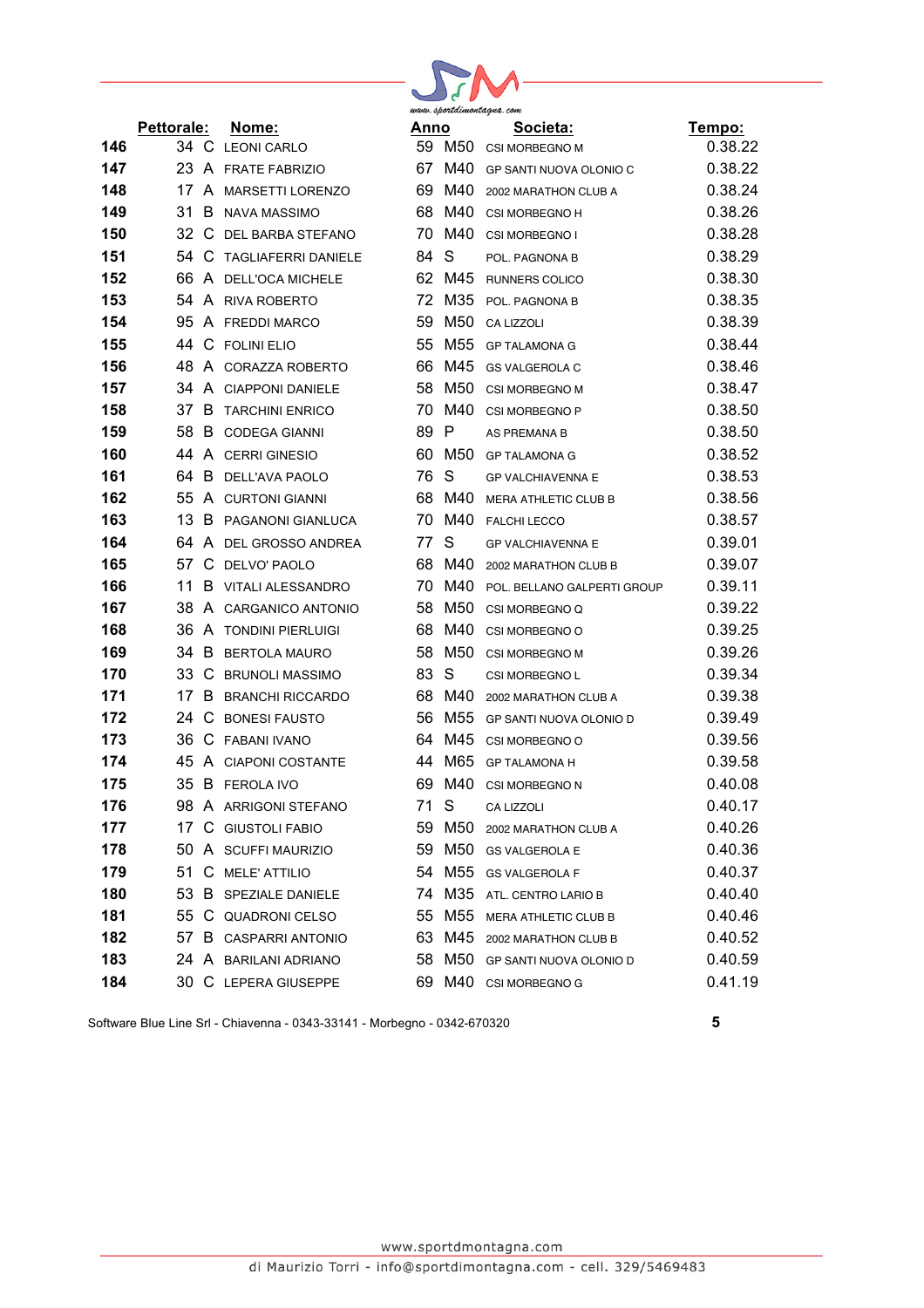

|     | <b>Pettorale:</b> |    | Nome:                       |  |
|-----|-------------------|----|-----------------------------|--|
| 185 | 51                | B. | <b>BRIOSCHI RUGGERO</b>     |  |
| 186 | 92 A              |    | <b>BATTISTESSA FABIO</b>    |  |
| 187 | 55                | В. | <b>MORELLI STEFANO</b>      |  |
| 188 | 46                | A  | LORENZONI MATTEO            |  |
| 189 | 51                | A  | <b>MATTARUCCHI PIETRO</b>   |  |
| 190 | 33.               | A  | <b>CORNAGGIA ENRICO</b>     |  |
| 191 | 54                | B. | <b>TAGLIAFERRI MARINO</b>   |  |
| 192 | 23                | C  | <b>MANGANO VITTORIO</b>     |  |
| 193 | 38                | B  | <b>TACCHINI VITALE</b>      |  |
| 194 | 32                | В  | SPEZIALE PIERANDREA         |  |
| 195 | 24                | В  | <b>FASCENDINI SALVATORE</b> |  |
| 196 | 30                | B. | <b>TEDOLDI ARTURO</b>       |  |
| 197 | 50                | В  | PIGANZOLI MAURIZIO          |  |
| 198 | 46                |    | C VALENA MAURIZIO           |  |
| 199 | 35                | C  | PELLEGATTA FRANCO           |  |
| 200 | 65.               | A  | <b>IERARDI OMAR</b>         |  |
| 201 | 38                | C  | DI BLASI MANFRED            |  |
| 202 | 37                | C  | SEIDITA GIOVANNI            |  |
| 203 | 94                | A  | <b>GALLI ROBERTO</b>        |  |
| 204 | 50                | C  | <b>FERRARI BRUNO</b>        |  |
| 205 | 97                | A  | <b>FRIGERI PIETRO</b>       |  |
| 206 | 93.               | A  | <b>BARANA ENRICO</b>        |  |
| 207 | 64                | C  | RIU LUCA                    |  |
|     |                   |    |                             |  |

| www.sportdimontagna.com |     |                                |         |  |  |
|-------------------------|-----|--------------------------------|---------|--|--|
| Anno                    |     | Societa:                       | Tempo:  |  |  |
| 63                      | M45 | <b>GS VALGEROLA F</b>          | 0.41.39 |  |  |
| 66                      | M45 | <b>RUNNERS COLICO</b>          | 0.41.44 |  |  |
| 67                      | M40 | <b>MERA ATHLETIC CLUB B</b>    | 0.41.50 |  |  |
| 74                      | M35 | <b>GP TALAMONA I</b>           | 0.41.54 |  |  |
| 56                      | M55 | <b>GS VALGEROLA F</b>          | 0.41.57 |  |  |
| 85                      | S   | <b>CSI MORBEGNO L</b>          | 0.41.59 |  |  |
| 56                      | M55 | POL. PAGNONA B                 | 0.42.27 |  |  |
| 83                      | S   | <b>GP SANTI NUOVA OLONIO C</b> | 0.43.13 |  |  |
| 58                      | M50 | CSI MORBEGNO Q                 | 0.43.29 |  |  |
| 65                      | M45 | <b>CSI MORBEGNO I</b>          | 0.43.43 |  |  |
| 48                      | M60 | GP SANTI NUOVA OLONIO D        | 0.43.49 |  |  |
| 69                      | M40 | CSI MORBEGNO G                 | 0.43.49 |  |  |
| 54                      | M55 | <b>GS VALGEROLA E</b>          | 0.43.57 |  |  |
| 69                      | M40 | <b>GP TALAMONA I</b>           | 0.44.48 |  |  |
| 54                      | M55 | <b>CSI MORBEGNO N</b>          | 0.46.06 |  |  |
| 75                      | M35 | <b>FRIMAS CALOLZIOCORTE</b>    | 0.47.46 |  |  |
| 69                      | M40 | CSI MORBEGNO Q                 | 0.48.07 |  |  |
| 65                      | M45 | <b>CSI MORBEGNO P</b>          | 0.48.18 |  |  |
| 51                      | M60 | ATL. LAGO DEL SEGRINO          | 0.48.20 |  |  |
| 51                      | M60 | <b>GS VALGEROLA E</b>          | 0.49.08 |  |  |
| 40                      | M70 | <b>GP TALAMONA</b>             | 0.50.18 |  |  |
| 53                      | M55 | <b>RUNNERS COLICO</b>          | 0.50.32 |  |  |
| 73                      | S   | <b>GP VALCHIAVENNA E</b>       | 0.54.51 |  |  |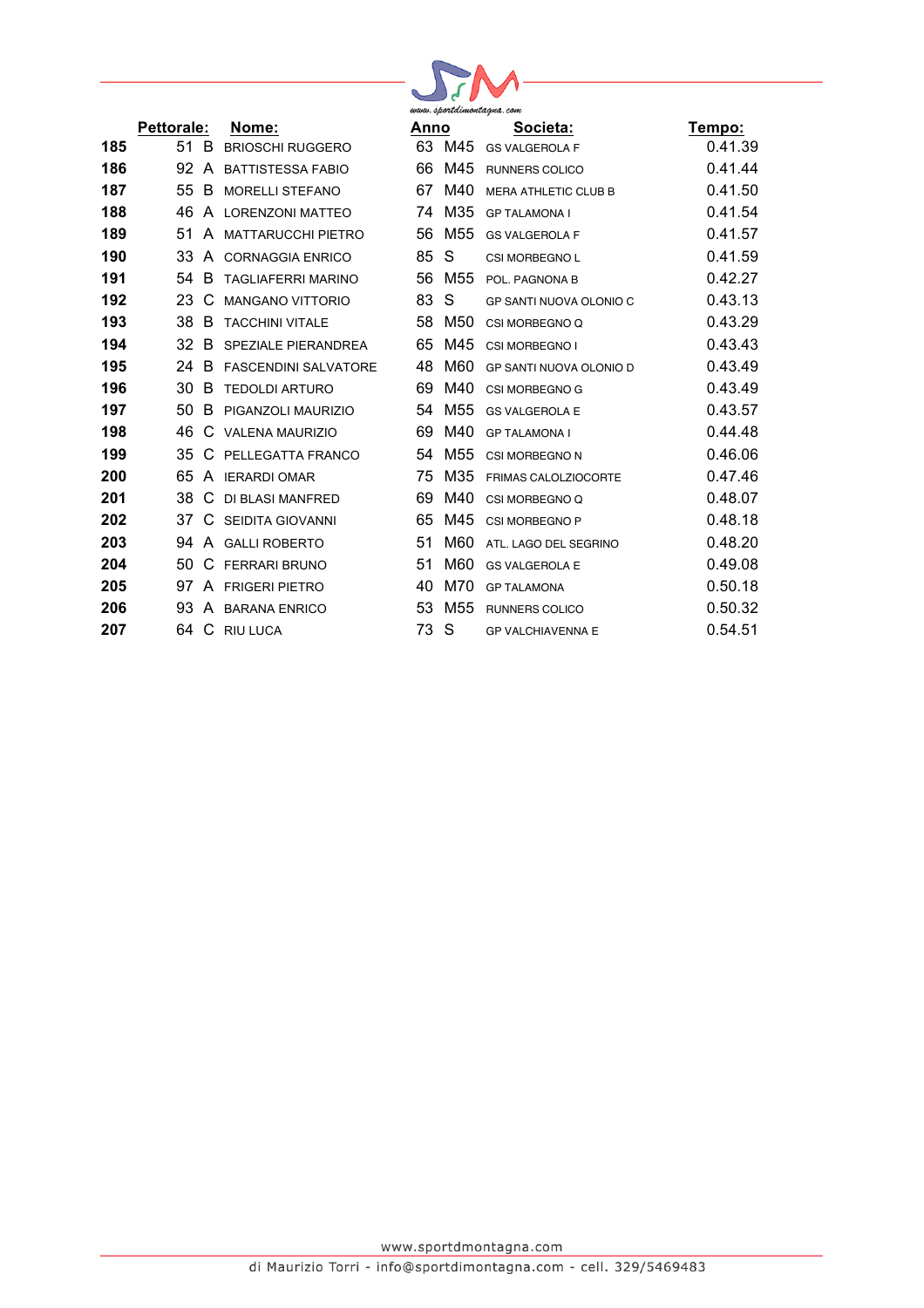

# **30° TROFEO MARMITTE DEI GIGANTI CHIAVENNA (SO)** 09/10/20

Gara nazionale di corsa in montagna, organizzazione GP Valchiavenna

## **CLASSIFICA GARA FEMMINILE**

|             | Pettorale: | Nome:                      | <b>Anno</b> |                 | Societa:                     | Tempo:  |
|-------------|------------|----------------------------|-------------|-----------------|------------------------------|---------|
| 1           |            | 101 A GAGGI ALICE          | 87 S        |                 | <b>GS VALGEROLA</b>          | 0.24.49 |
| $\mathbf 2$ | 115        | A TROTTI MAURA             | 71          | S               | CSI MORBEGNO                 | 0.25.43 |
| 3           |            | 105 A COMBI LORENZA        |             | 75 M35          | <b>RUNNERS COLICO</b>        | 0.26.05 |
| 4           |            | 126 A COMPAGNONI ELISA     | 90 P        |                 | ATL. ALTA VALTELLINA         | 0.27.27 |
| 5           |            | 117 A ZUGNONI CINZIA       | 70          | M40             | CSI MORBEGNO                 | 0.27.35 |
| 6           |            | 102 A BONACINA CRISTINA    | 75          | M35             | <b>GP TALAMONA</b>           | 0.27.45 |
| 7           |            | 130 A ZUBANI SILVIA        | 92          | J               | <b>UA VALTROMPIA</b>         | 0.27.51 |
| 8           |            | 128 A PIGHETTI MARIAROSA   |             | 75 M35          | <b>MERA ATHLETIC CLUB</b>    | 0.27.58 |
| 9           |            | 116 A TROTTI MICHELA       | 65          | M45             | CSI MORBEGNO                 | 0.28.17 |
| 10          | 110        | A COSCIA FRANCESCA         |             | 73 M35          | ATL. MARATHON ALMENNO        | 0.28.34 |
| 11          |            | 123 A LHANSOUR SARA        | 93          | J               | <b>GS VALGEROLA</b>          | 0.28.36 |
| 12          | 131        | A DEL CURTO FEDERICA       | 89 P        |                 | <b>GP VALCHIAVENNA</b>       | 0.28.38 |
| 13          |            | 112 A ACQUISTAPACE MICHELA |             | 74 M35          | <b>GP SANTI NUOVA OLONIO</b> | 0.28.40 |
| 14          |            | 103 A CIAPONI MARA         |             | 58 M50          | <b>GP TALAMONA</b>           | 0.28.53 |
| 15          |            | 125 A VALGOI ALESSANDRA    | 77          | S               | ATL. ALTA VALTELLINA         | 0.29.33 |
| 16          |            | 118 A ASPRAINI SARA        | 80          | -S              | CSI MORBEGNO                 | 0.29.39 |
| 17          |            | 113 A ACQUISTAPACE MONIA   | 71          | M40             | <b>GP SANTI NUOVA OLONIO</b> | 0.30.04 |
| 18          |            | 111 A GALASSI SAMANTHA     | 88          | S               | RECASTELLO RADICI GROUP      | 0.30.36 |
| 19          | 127        | A DE MARIA SARA            | 82          | S               | ATL. CENTRO LARIO            | 0.30.56 |
| 20          |            | 108 A BRENNER PICCININ     |             | 53 M55          | ATL. BRUGNERA FRIULINTAGLI   | 0.31.50 |
| 21          |            | 107 A SCANZI ILARIA        | 93          | J               | ATL. VALLECAMONICA           | 0.33.23 |
| 22          | 106        | A MAZZUCCHELLI PAOLA       | 65          | S               | ATL. VALLECAMONICA           | 0.33.24 |
| 23          |            | 104 A LUZZI ELENA          | 81          | S               | <b>GP TALAMONA</b>           | 0.33.29 |
| 24          |            | 114 A BARONA LOREDANA      | 73          | M35             | GP SANTI NUOVA OLONIO        | 0.33.51 |
| 25          |            | 133 A TAEGGI ANNAMARIA     | 55          | M <sub>55</sub> | <b>GS VALGEROLA</b>          | 0.35.14 |
| 26          |            | 132 A ROGANTINI ZITA       | 50          | M60             | <b>GP VALCHIAVENNA</b>       | 0.35.26 |
| 27          |            | 124 A BUZZETTI SILVIA      | 75          | M35             | <b>GS VALGEROLA</b>          | 0.35.59 |
| 28          |            | 119 A IOLI FERNANDA        |             | 58 M50          | <b>GS VALGEROLA</b>          | 0.37.15 |